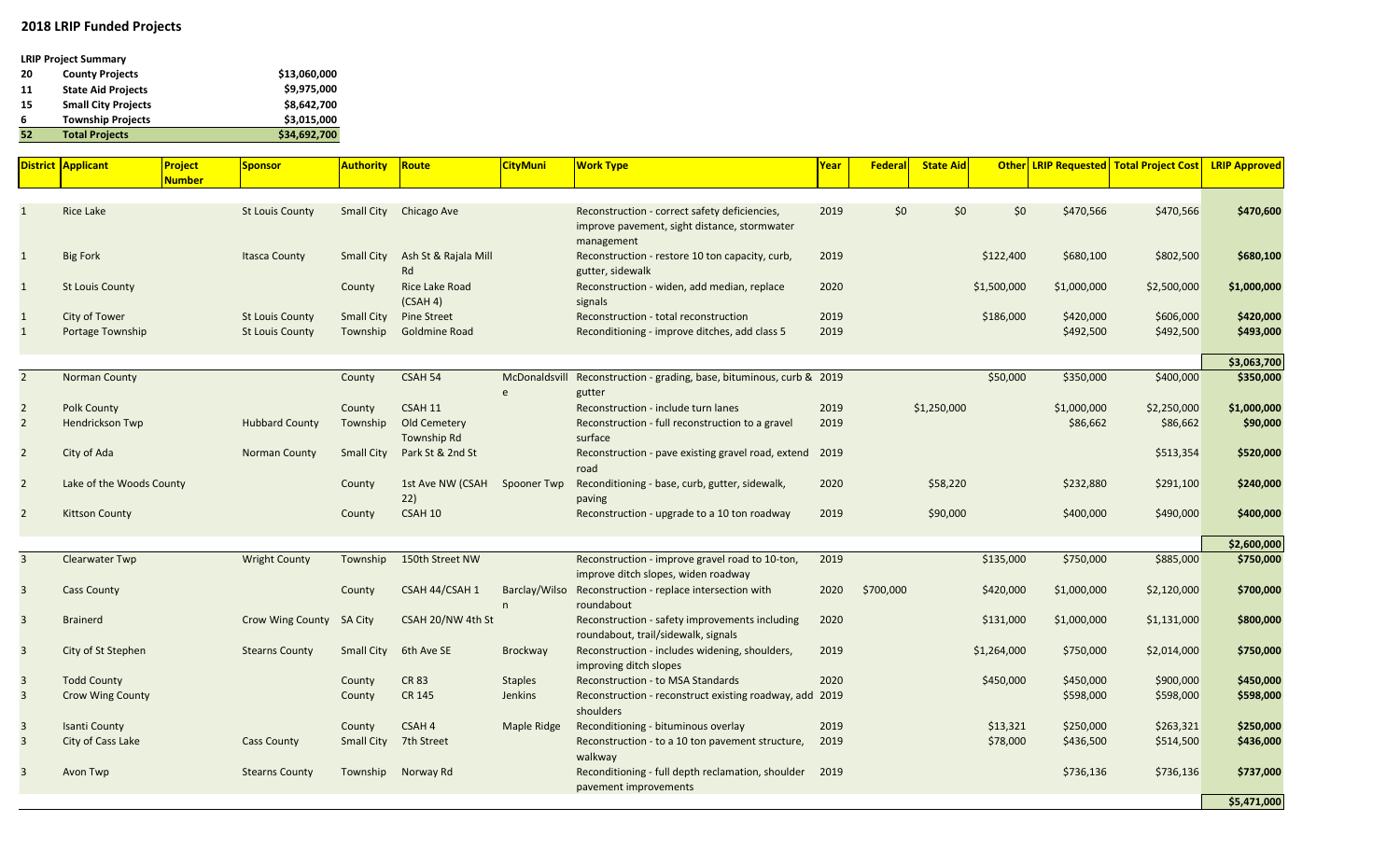|                | Oakport Twp              | Clay County             |                   | Township 15th Ave N         |               | Reconstruction - upgrade to a 10-ton road                                                                    | 2019 |                               |             | \$520,000   | \$520,000   | \$520,000                |
|----------------|--------------------------|-------------------------|-------------------|-----------------------------|---------------|--------------------------------------------------------------------------------------------------------------|------|-------------------------------|-------------|-------------|-------------|--------------------------|
| $\overline{4}$ | Perham                   | <b>Ottertail County</b> | Small City        | 7th Ave NE                  |               | Reconstruction - full depth widening, access<br>management                                                   | 2019 |                               | \$530,000   | \$750,000   | \$1,280,000 | \$750,000                |
| $\overline{4}$ | <b>Becker County</b>     |                         | County            | CSAH 22<br>(Washington Ave) | Detroit Lakes | Reconstruction - roadway and traffic systems,<br>improve stormwater management, pedestrian<br>facilities     | 2019 | \$1,000,000                   | \$235,000   | \$1,000,000 | \$2,235,000 | \$1,000,000              |
|                | Alexandria               |                         | <b>SA City</b>    | 44th Ave                    |               | Reconstruction - roadway extension, designed to<br>10-ton and State Aid standards, sidewalk                  | 2019 |                               | \$378,000   | \$935,900   | \$1,313,900 | \$900,000                |
|                | Moe Twp                  | Douglas County          | Township          | Andes Road                  |               | Reconstruction - reconstruct and pave                                                                        | 2019 |                               |             | \$425,000   | \$425,000   | \$425,000                |
|                | <b>Ottertail County</b>  |                         | County            | CSAH 34                     |               | Reconstruction - to 10-ton and MSA standards,<br>grading, base, bituminous, add turn lanes                   | 2019 |                               | \$4,661,900 | \$1,000,000 | \$5,661,900 | \$1,000,000              |
| $\overline{4}$ | <b>Grant County</b>      |                         | County            | CSAH 21                     |               | Recondition - concrete overlay                                                                               |      | 2019 \$1,260,000<br>\$490,000 |             | \$500,000   | \$2,250,000 | \$500,000                |
|                |                          |                         |                   |                             |               |                                                                                                              |      |                               |             |             |             | \$5,095,000              |
| 6              | Lewiston                 | <b>Winona County</b>    | <b>Small City</b> | <b>Rice Street</b>          |               | Reconstruction - includes curb, gutter and sidewalk 2019                                                     |      |                               | \$260,000   | \$639,000   | \$899,000   | \$640,000                |
| 6              | Wabasha County           |                         | County            | CSAH 18                     | Greenfield    | Reconstruction - widening, horizontal and vertical<br>realignment, ditch slopes, improved to 10-ton<br>route | 2019 | \$1,931,232                   | \$21,039    | \$1,000,000 | \$2,952,271 | \$800,000                |
| 6              | City of Kasson           |                         | <b>SA City</b>    | 16th St NE                  |               | Reconstruction - upgrade from gravel surface to<br>rural bituminous roadway                                  | 2019 |                               | \$594,400   | \$1,000,000 | \$1,594,400 | \$1,000,000              |
| 6              | Northfield               |                         | <b>SA City</b>    | Jefferson Parkway           |               | Reconstruction - roundabout                                                                                  | 2019 | \$903,000                     |             | \$900,000   | \$1,803,000 | \$900,000                |
| 6              | <b>Mower County</b>      |                         | County            | CSAH 46                     |               | Reconditioning - widen including turn lanes,<br>strengthen to maintain 10-ton                                | 2020 | \$250,000                     |             | \$750,000   | \$1,000,000 | \$750,000                |
| 6              | Wabasha                  | Wabasha County          | <b>Small City</b> | 8th St/Alleghany<br>Ave     |               | Reconditioning - full depth reclamation                                                                      | 2019 |                               |             | \$100,474   | \$100,474   | \$101,000                |
| 6              | Wabasha                  | Wabasha County          | Small City        | 12th St East                |               | Reconditioning - mill and overlay                                                                            | 2019 |                               |             | \$174,717   | \$174,717   | \$180,000<br>\$4,371,000 |
| $\overline{7}$ | <b>Blue Earth County</b> |                         | County            | CSAH 17                     |               | Reconstruction - safety improvements                                                                         | 2019 |                               |             | \$687,000   | \$687,000   | \$687,000                |
| 7              | Fairmont                 |                         | <b>SA City</b>    | Winnegabo Ave               |               | Reconstruction - bituminous pavement, curb gutter 2019                                                       |      | \$250,000                     | \$551,050   | \$1,000,000 | \$1,801,050 | \$1,000,000              |
| 7              | Sleepy Eye               | <b>Brown County</b>     | <b>Small City</b> | 12th Ave/St Marys<br>St     |               | Reconstruction - new roadway loop including<br>railroad crossing                                             | 2019 |                               | \$904,700   | \$750,000   | \$1,654,700 | \$750,000                |
| $\overline{7}$ | <b>Cottonwood County</b> |                         | County            | CSAH 7                      |               | Reconstruction - full depth reclamation, widening,<br>ditch slopes, horizontal curves                        | 2019 | \$251,250 \$2,316,140         |             | \$100,000   | \$2,667,390 | \$800,000                |
| 7              | City of Springfield      | <b>Brown County</b>     | Small City        | <b>West Central Street</b>  |               | Reconstruction - bituminous pavement, curb,<br>gutter, sidewalk                                              | 2019 |                               | \$1,749,650 | \$750,000   | \$2,499,650 | \$750,000                |
| 7              | <b>Watonwan County</b>   |                         | County            | CSAH <sub>21</sub>          | Odin          | Reconditioning - overlay, pave shoulders, rumble<br>strips, safety wedge                                     |      | 2019 \$1,725,300<br>\$274,700 |             | \$500,000   | \$2,500,000 | \$500,000                |
|                |                          |                         |                   |                             |               |                                                                                                              |      |                               |             |             |             | \$4,487,000              |
| 8              | Chippewa County          |                         | County            | CSAH 4                      |               | Reconstruction - realignment of roadway for safety 2019                                                      |      | \$705,000                     | \$320,000   | \$1,000,000 | \$2,025,000 | \$1,000,000              |
| 8              | Monteivideo              |                         | <b>SA City</b>    | 1st St W                    |               | improvements<br>Reconstruction - base, curb, gutter, sidewalk,<br>bituminous                                 | 2019 |                               | \$554,000   | \$1,000,000 | \$1,554,000 | \$1,000,000              |
| 8              | Winsted                  | <b>McLeod County</b>    | Small City        | <b>McLeod Ave</b>           |               | Reconstruction - complete reconstruction, narrow 2019<br>roadway for traffic calming, trail                  |      |                               | \$1,037,500 | \$750,000   | \$1,787,500 | \$750,000                |
| 8              | Vesta                    | <b>Redwood County</b>   | Small City        | South Street                |               | Reconstruction - grading, surfacing                                                                          | 2019 |                               |             | \$695,000   | \$695,000   | \$695,000                |
| 8              | Hutchinson               |                         | <b>SA City</b>    | South Grade Road            |               | Reconditioning - mill and overlay, intersection<br>improvements, trail                                       | 2019 | \$500,000                     | \$660,000   | \$600,000   | \$1,760,000 | \$600,000                |
| 8              | <b>Lyon County</b>       |                         | County            | CSAH 11/CSAH 6              |               | Reconstruction - intersection improvements,<br>grading, lighting, turn lanes                                 | 2019 |                               | \$26,089    | \$234,795   | \$260,884   | \$235,000                |